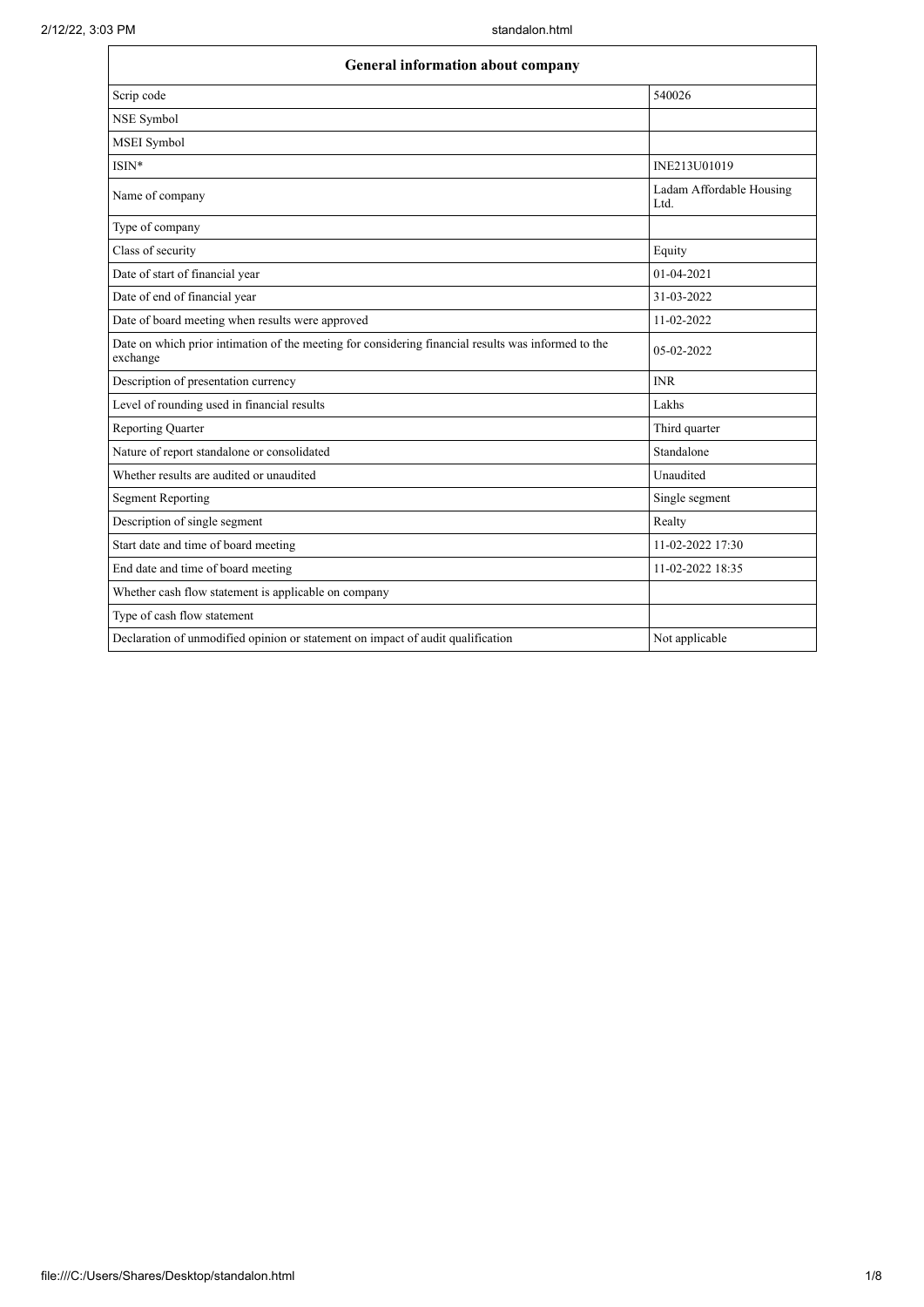| <b>Financial Results - Ind-AS</b> |                                                                                                                                                                                               |                                            |                                                               |  |
|-----------------------------------|-----------------------------------------------------------------------------------------------------------------------------------------------------------------------------------------------|--------------------------------------------|---------------------------------------------------------------|--|
|                                   | <b>Particulars</b>                                                                                                                                                                            | 3 months/ 6 months ended<br>$(dd-mm-yyyy)$ | Year to date figures for current period<br>ended (dd-mm-yyyy) |  |
| A                                 | Date of start of reporting period                                                                                                                                                             | $01-10-2021$                               | $01-04-2021$                                                  |  |
| B                                 | Date of end of reporting period                                                                                                                                                               | 31-12-2021                                 | 31-12-2021                                                    |  |
| $\mathcal{C}$                     | Whether results are audited or unaudited                                                                                                                                                      | Unaudited                                  | Unaudited                                                     |  |
| $\overline{D}$                    | Nature of report standalone or consolidated                                                                                                                                                   | Standalone                                 | Standalone                                                    |  |
| Part<br>I                         | Blue color marked fields are non-mandatory. For Consolidated Results, if the company has no figures for 3 months / 6<br>months ended, in such case zero shall be inserted in the said column. |                                            |                                                               |  |
| $\mathbf{1}$                      | <b>Income</b>                                                                                                                                                                                 |                                            |                                                               |  |
|                                   | Revenue from operations                                                                                                                                                                       | $\mathbf{0}$                               | $\mathbf{0}$                                                  |  |
|                                   | Other income                                                                                                                                                                                  | 0.6                                        | 1.58                                                          |  |
|                                   | <b>Total income</b>                                                                                                                                                                           | 0.6                                        | 1.58                                                          |  |
| $\overline{2}$                    | <b>Expenses</b>                                                                                                                                                                               |                                            |                                                               |  |
| (a)                               | Cost of materials consumed                                                                                                                                                                    | $\boldsymbol{0}$                           | $\boldsymbol{0}$                                              |  |
| (b)                               | Purchases of stock-in-trade                                                                                                                                                                   | $\mathbf{0}$                               | $\boldsymbol{0}$                                              |  |
| (c)                               | Changes in inventories of finished goods, work-in-<br>progress and stock-in-trade                                                                                                             | $\theta$                                   | $\Omega$                                                      |  |
| (d)                               | Employee benefit expense                                                                                                                                                                      | 1.48                                       | 6.18                                                          |  |
| (e)                               | Finance costs                                                                                                                                                                                 | $\mathbf{0}$                               | $\mathbf{0}$                                                  |  |
| (f)                               | Depreciation, depletion and amortisation expense                                                                                                                                              | $\mathbf{0}$                               | $\boldsymbol{0}$                                              |  |
| (f)                               | <b>Other Expenses</b>                                                                                                                                                                         |                                            |                                                               |  |
| 1                                 | Other Expenses                                                                                                                                                                                | 2.76                                       | 12.04                                                         |  |
| 10                                |                                                                                                                                                                                               |                                            |                                                               |  |
|                                   | <b>Total other expenses</b>                                                                                                                                                                   | 2.76                                       | 12.04                                                         |  |
|                                   | <b>Total expenses</b>                                                                                                                                                                         | 4.24                                       | 18.22                                                         |  |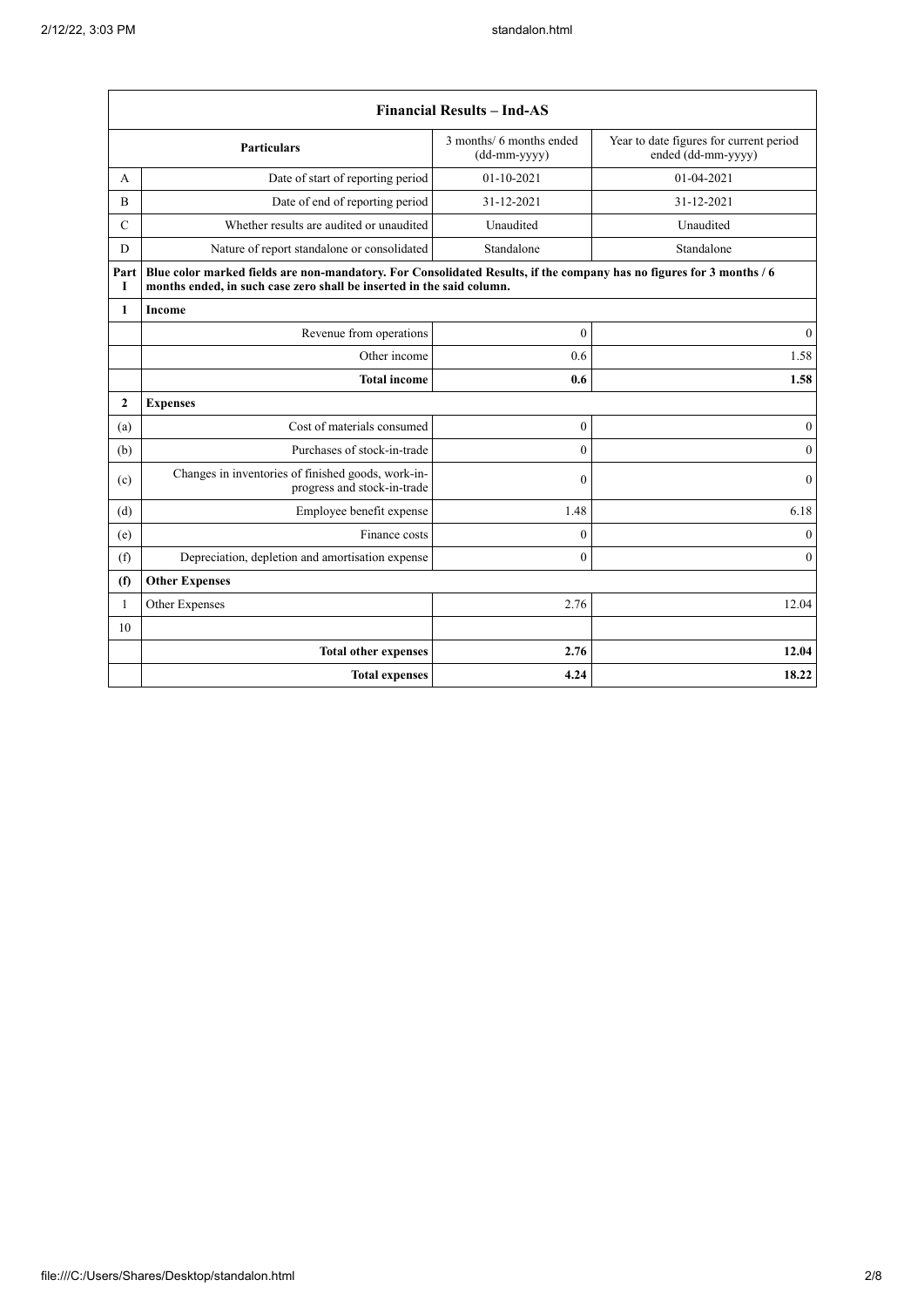$\mathbf{r}$ 

| <b>Financial Results - Ind-AS</b> |                                                                                                                                                                                               |                                          |                                                               |  |
|-----------------------------------|-----------------------------------------------------------------------------------------------------------------------------------------------------------------------------------------------|------------------------------------------|---------------------------------------------------------------|--|
|                                   | <b>Particulars</b>                                                                                                                                                                            | 3 months/ 6 months<br>ended (dd-mm-yyyy) | Year to date figures for current<br>period ended (dd-mm-yyyy) |  |
| A                                 | Date of start of reporting period                                                                                                                                                             | $01 - 10 - 2021$                         | 01-04-2021                                                    |  |
| B                                 | Date of end of reporting period                                                                                                                                                               | 31-12-2021                               | 31-12-2021                                                    |  |
| $\mathcal{C}$                     | Whether results are audited or unaudited                                                                                                                                                      | Unaudited                                | Unaudited                                                     |  |
| D                                 | Nature of report standalone or consolidated                                                                                                                                                   | Standalone                               | Standalone                                                    |  |
| Part<br>Т                         | Blue color marked fields are non-mandatory. For Consolidated Results, if the company has no figures for 3 months / 6<br>months ended, in such case zero shall be inserted in the said column. |                                          |                                                               |  |
| 3                                 | Total profit before exceptional items and tax                                                                                                                                                 | $-3.64$                                  | $-16.64$                                                      |  |
| $\overline{4}$                    | Exceptional items                                                                                                                                                                             | $\theta$                                 | $\mathbf{0}$                                                  |  |
| 5                                 | Total profit before tax                                                                                                                                                                       | $-3.64$                                  | $-16.64$                                                      |  |
| $\overline{7}$                    | Tax expense                                                                                                                                                                                   |                                          |                                                               |  |
| 8                                 | Current tax                                                                                                                                                                                   | $\mathbf{0}$                             | $\mathbf{0}$                                                  |  |
| 9                                 | Deferred tax                                                                                                                                                                                  | $\theta$                                 | $\Omega$                                                      |  |
| 10                                | <b>Total tax expenses</b>                                                                                                                                                                     | $\theta$                                 | $\theta$                                                      |  |
| 11                                | Net movement in regulatory deferral account balances related to<br>profit or loss and the related deferred tax movement                                                                       | $\mathbf{0}$                             | $\mathbf{0}$                                                  |  |
| 14                                | Net Profit Loss for the period from continuing operations                                                                                                                                     | $-3.64$                                  | $-16.64$                                                      |  |
| 15                                | Profit (loss) from discontinued operations before tax                                                                                                                                         | $\mathbf{0}$                             | $\boldsymbol{0}$                                              |  |
| 16                                | Tax expense of discontinued operations                                                                                                                                                        | $\theta$                                 | $\mathbf{0}$                                                  |  |
| 17                                | Net profit (loss) from discontinued operation after tax                                                                                                                                       | $\theta$                                 | $\theta$                                                      |  |
| 19                                | Share of profit (loss) of associates and joint ventures accounted for<br>using equity method                                                                                                  | $\mathbf{0}$                             | $\Omega$                                                      |  |
| 21                                | Total profit (loss) for period                                                                                                                                                                | $-3.64$                                  | $-16.64$                                                      |  |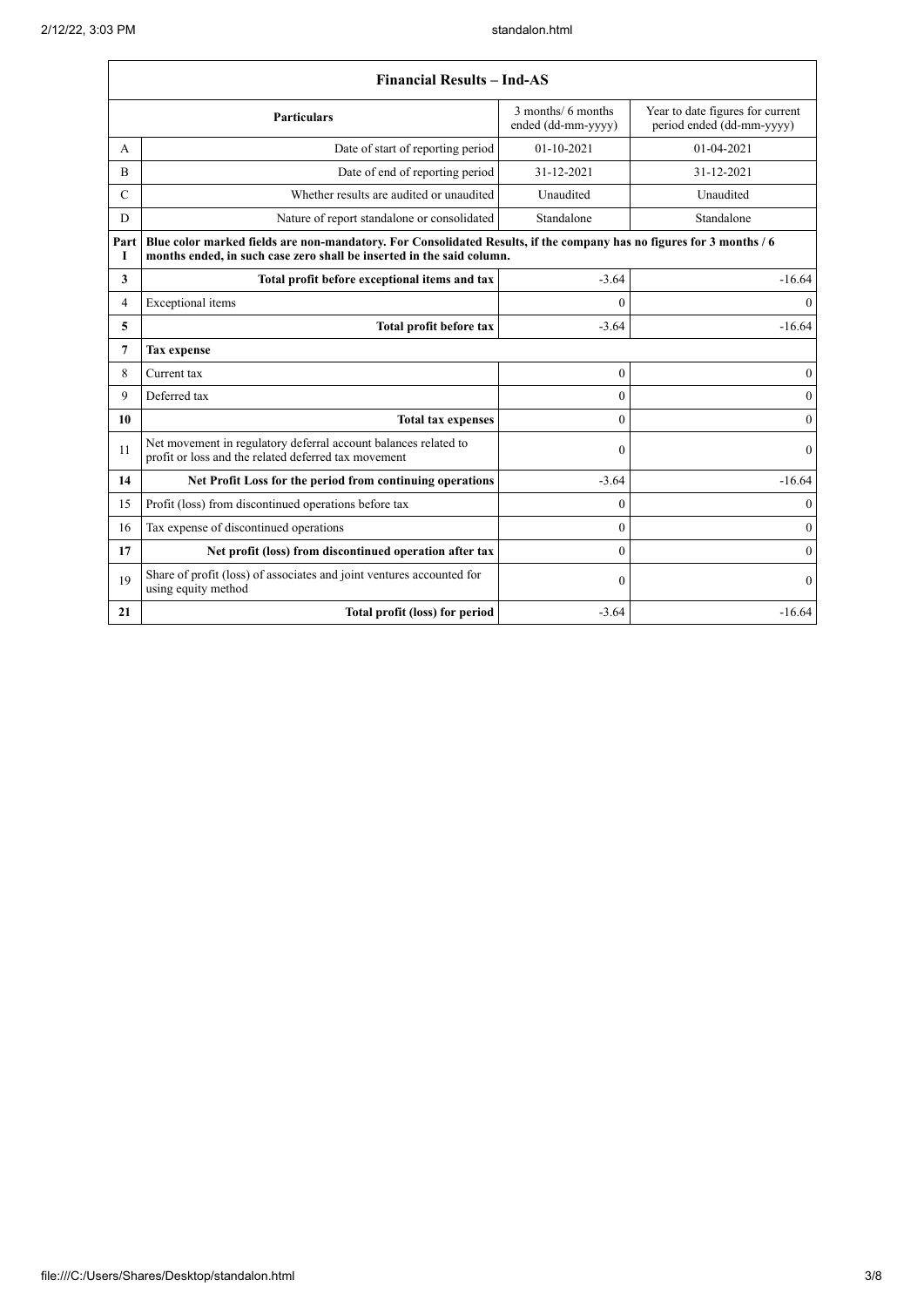$\Gamma$ 

|   | <b>Financial Results - Ind-AS</b>                                               |                                                |                                                                 |  |
|---|---------------------------------------------------------------------------------|------------------------------------------------|-----------------------------------------------------------------|--|
|   | <b>Particulars</b>                                                              | 3 months/ 6 month ended (dd-<br>$mm$ -yyyy $)$ | Year to date figures for current period ended<br>$(dd-mm-yyyy)$ |  |
| A | Date of start of reporting period                                               | $01 - 10 - 2021$                               | 01-04-2021                                                      |  |
| B | Date of end of reporting period                                                 | 31-12-2021                                     | 31-12-2021                                                      |  |
| C | Whether results are audited or unaudited                                        | Unaudited                                      | Unaudited                                                       |  |
| D | Nature of report standalone or consolidated                                     | Standalone                                     | Standalone                                                      |  |
|   | Other comprehensive income [Abstract]                                           |                                                |                                                                 |  |
| 1 | Amount of items that will not be reclassified to profit and loss                |                                                |                                                                 |  |
|   | Total Amount of items that will not be reclassified to<br>profit and loss       |                                                |                                                                 |  |
| 2 | Income tax relating to items that will not be<br>reclassified to profit or loss | $-0.59$                                        | $-1.25$                                                         |  |
| 3 | Amount of items that will be reclassified to profit and loss                    |                                                |                                                                 |  |
|   | Total Amount of items that will be reclassified to<br>profit and loss           |                                                |                                                                 |  |
| 4 | Income tax relating to items that will be reclassified<br>to profit or loss     |                                                |                                                                 |  |
| 5 | <b>Total Other comprehensive income</b>                                         | 0.59                                           | 1.25                                                            |  |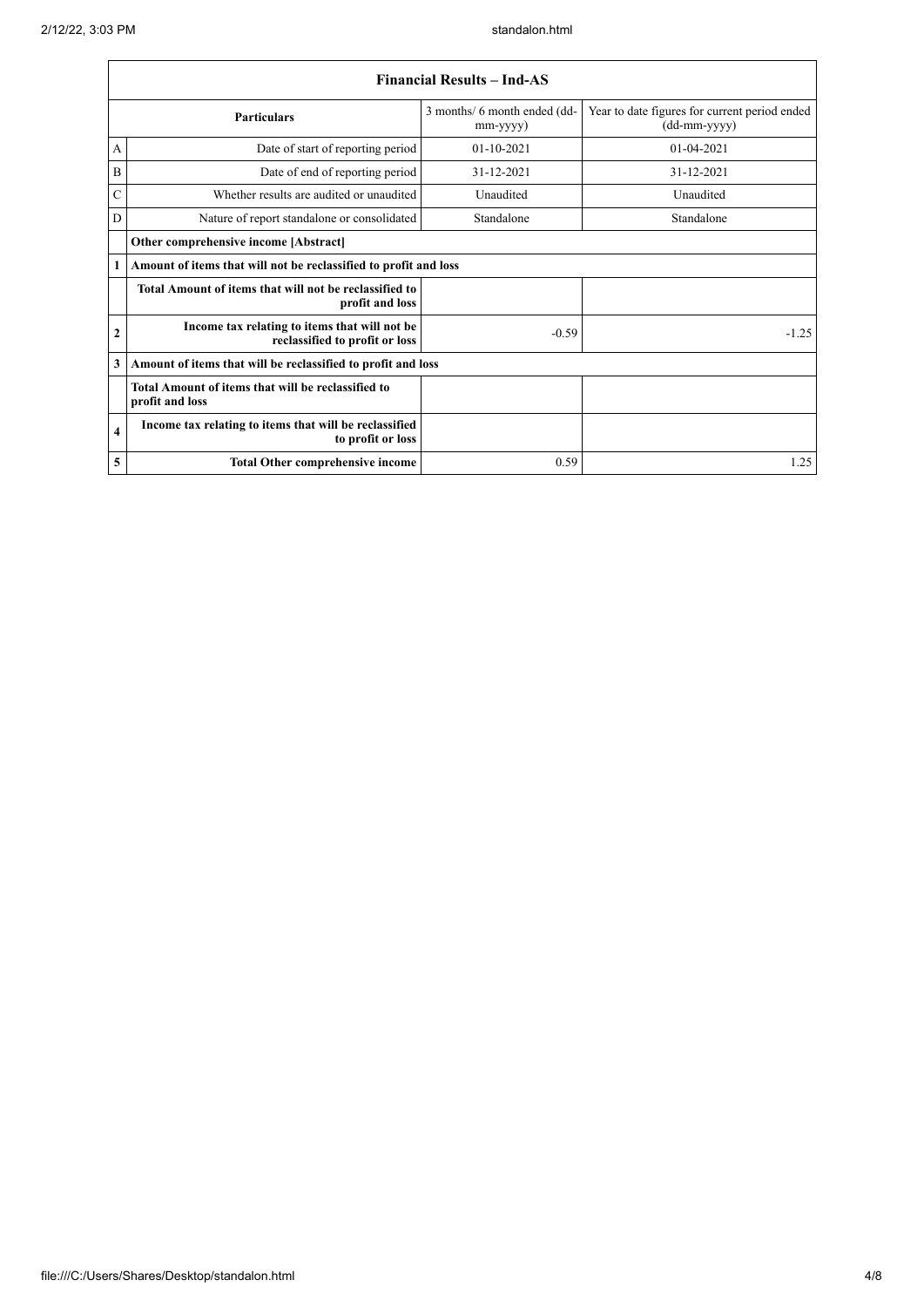$\mathbf{r}$ 

|           | <b>Financial Results - Ind-AS</b>                                                                                                                                                             |                                          |                                                               |  |
|-----------|-----------------------------------------------------------------------------------------------------------------------------------------------------------------------------------------------|------------------------------------------|---------------------------------------------------------------|--|
|           | <b>Particulars</b>                                                                                                                                                                            | 3 months/ 6 months ended<br>(dd-mm-yyyy) | Year to date figures for current period<br>ended (dd-mm-yyyy) |  |
| А         | Date of start of reporting period                                                                                                                                                             | $01-10-2021$                             | 01-04-2021                                                    |  |
| B         | Date of end of reporting period                                                                                                                                                               | 31-12-2021                               | 31-12-2021                                                    |  |
| С         | Whether results are audited or unaudited                                                                                                                                                      | Unaudited                                | Unaudited                                                     |  |
| D         | Nature of report standalone or consolidated                                                                                                                                                   | Standalone                               | Standalone                                                    |  |
| Part<br>1 | Blue color marked fields are non-mandatory. For Consolidated Results, if the company has no figures for 3 months / 6<br>months ended, in such case zero shall be inserted in the said column. |                                          |                                                               |  |
| 23        | <b>Total Comprehensive Income for the period</b>                                                                                                                                              | $-3.05$                                  | $-15.39$                                                      |  |
| 24        | Total profit or loss, attributable to                                                                                                                                                         |                                          |                                                               |  |
|           | Profit or loss, attributable to owners of parent                                                                                                                                              |                                          |                                                               |  |
|           | Total profit or loss, attributable to non-controlling interests                                                                                                                               |                                          |                                                               |  |
| 25        | Total Comprehensive income for the period attributable to                                                                                                                                     |                                          |                                                               |  |
|           | Comprehensive income for the period attributable to owners of<br>parent                                                                                                                       | $\mathbf{0}$                             | $\boldsymbol{0}$                                              |  |
|           | Total comprehensive income for the period attributable to<br>owners of parent non-controlling interests                                                                                       | $\boldsymbol{0}$                         | $\boldsymbol{0}$                                              |  |
| 26        | Details of equity share capital                                                                                                                                                               |                                          |                                                               |  |
|           | Paid-up equity share capital                                                                                                                                                                  | 915.23                                   | 915.23                                                        |  |
|           | Face value of equity share capital                                                                                                                                                            | 5                                        | 5                                                             |  |
| 27        | <b>Details of debt securities</b>                                                                                                                                                             |                                          |                                                               |  |
| 28        | Reserves excluding revaluation reserve                                                                                                                                                        |                                          |                                                               |  |
| 29        | <b>Earnings per share</b>                                                                                                                                                                     |                                          |                                                               |  |
| i         | Earnings per equity share for continuing operations                                                                                                                                           |                                          |                                                               |  |
|           | Basic earnings (loss) per share from continuing operations                                                                                                                                    | $-0.02$                                  | $-0.09$                                                       |  |
|           | Diluted earnings (loss) per share from continuing operations                                                                                                                                  | $-0.02$                                  | $-0.09$                                                       |  |
| ii.       | Earnings per equity share for discontinued operations                                                                                                                                         |                                          |                                                               |  |
|           | Basic earnings (loss) per share from discontinued operations                                                                                                                                  | $\boldsymbol{0}$                         | $\boldsymbol{0}$                                              |  |
|           | Diluted earnings (loss) per share from discontinued operations                                                                                                                                | $\theta$                                 | $\mathbf{0}$                                                  |  |
| ii        | <b>Earnings per equity share</b>                                                                                                                                                              |                                          |                                                               |  |
|           | Basic earnings (loss) per share from continuing and<br>discontinued operations                                                                                                                | $-0.02$                                  | $-0.09$                                                       |  |
|           | Diluted earnings (loss) per share from continuing and<br>discontinued operations                                                                                                              | $-0.02$                                  | $-0.09$                                                       |  |
| 30        | Debt equity ratio                                                                                                                                                                             |                                          |                                                               |  |
| 31        | Debt service coverage ratio                                                                                                                                                                   |                                          |                                                               |  |
| 32        | Interest service coverage ratio                                                                                                                                                               |                                          |                                                               |  |
| 33        | Disclosure of notes on financial results                                                                                                                                                      | Textual Information(1)                   |                                                               |  |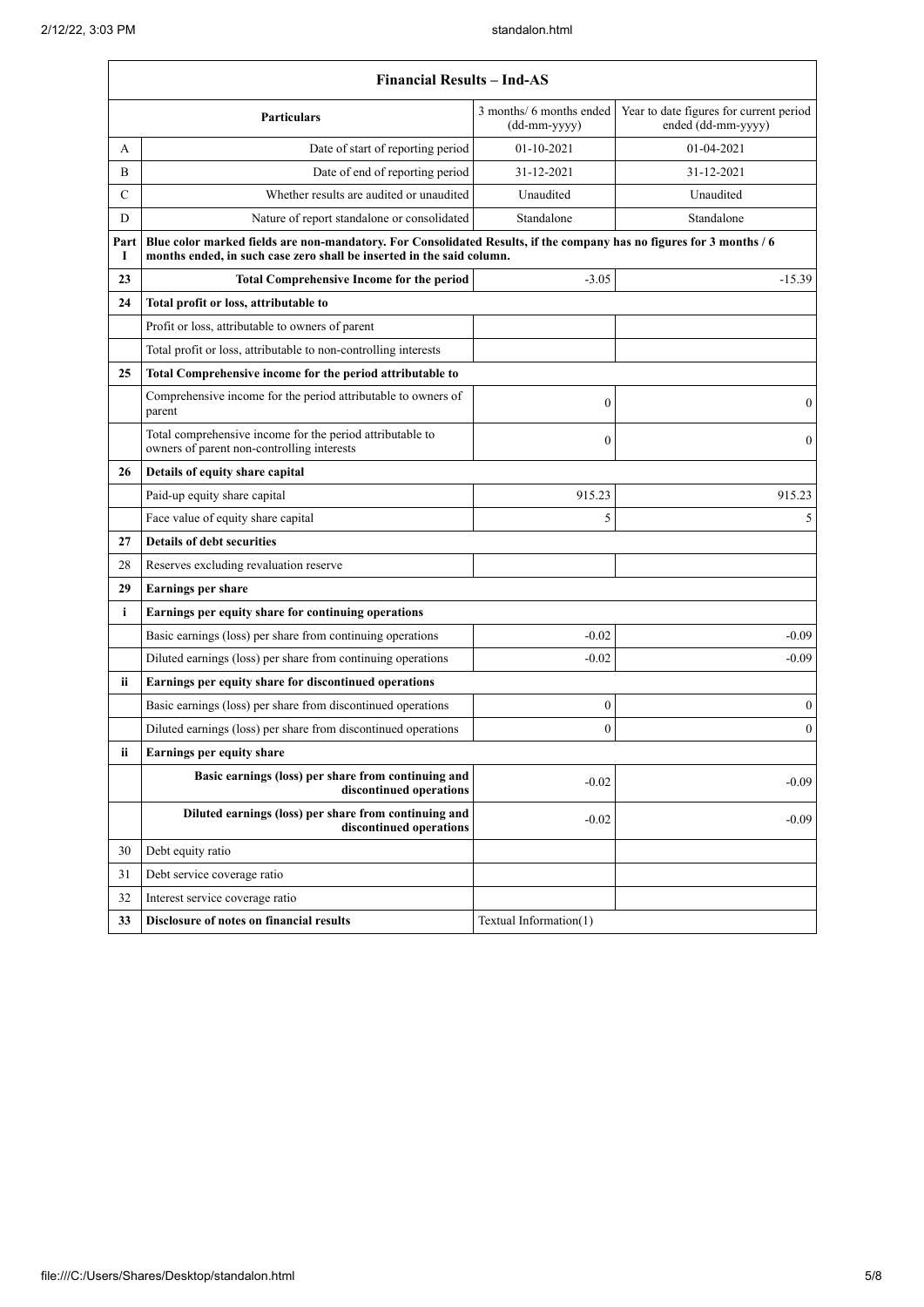|                        | <b>Text Block</b>                                                                                                                                                                                                                                                                                                                                                                                                                                                                                                                                                 |
|------------------------|-------------------------------------------------------------------------------------------------------------------------------------------------------------------------------------------------------------------------------------------------------------------------------------------------------------------------------------------------------------------------------------------------------------------------------------------------------------------------------------------------------------------------------------------------------------------|
| Textual Information(1) | 1. The above financials results were reviewed by Audit Committee and approved at the meeting of Board<br>of Director held 11/02/2022.<br>2. There were no changes in the Accounting Policies of the Company.<br>3. The figures pertaining to the previous year have been regrouped/rearranged wherever necessary.<br>4. Other comprehensive income of Rs. 59,262 is unrealised gain on investment held in equity<br>instruments between September 30, 2021 to December 31, 2021 as per the opinion of FVTOCI selected<br>by the company as per applicable IND AS. |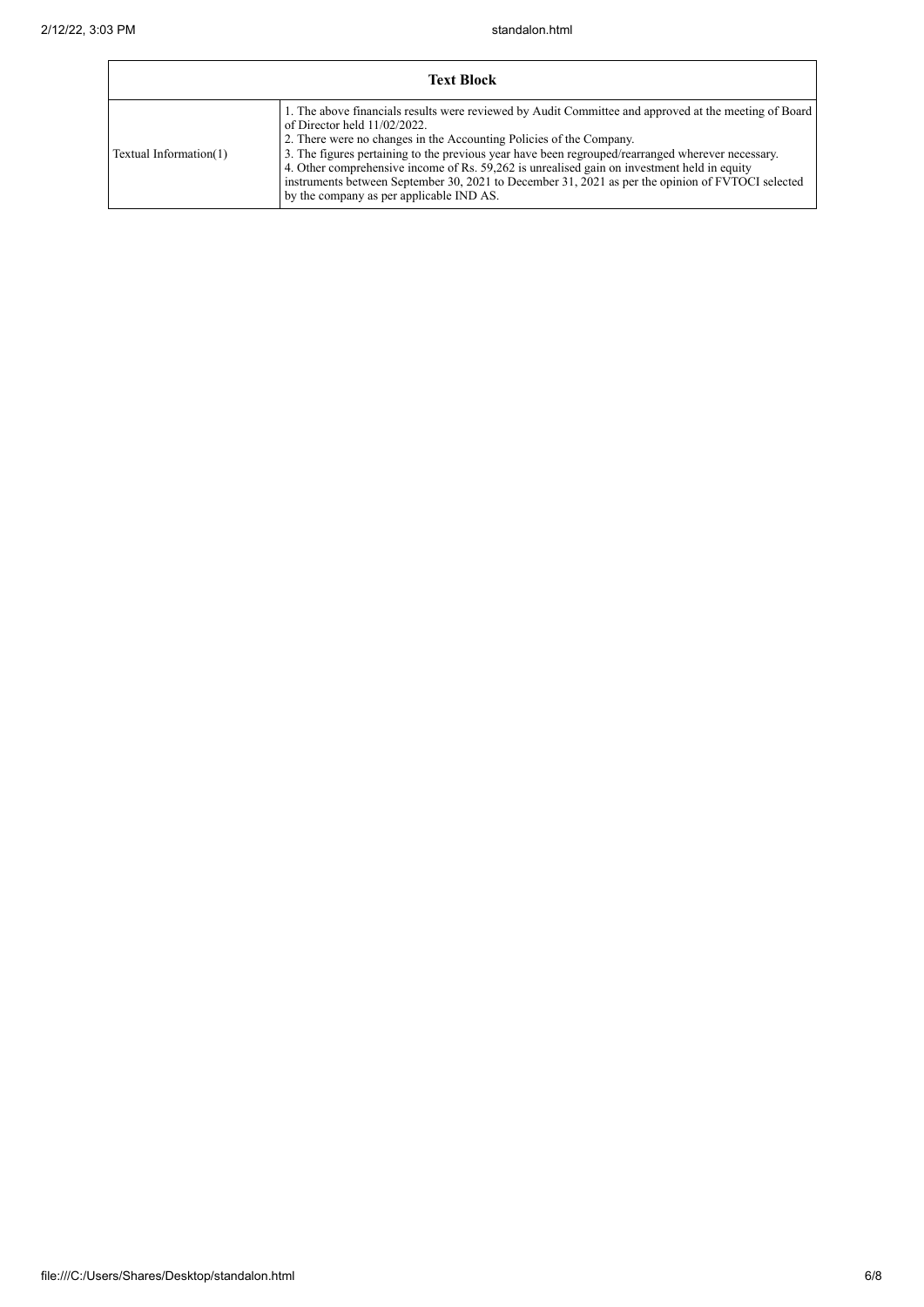|                                | Format for Reporting Segmenet wise Revenue, Results and Capital Employed along with the company results |                                          |                                                                |  |
|--------------------------------|---------------------------------------------------------------------------------------------------------|------------------------------------------|----------------------------------------------------------------|--|
|                                | <b>Particulars</b>                                                                                      | 3 months/ 6 month ended (dd-<br>mm-yyyy) | Year to date figures for current period ended (dd-<br>mm-yyyy) |  |
|                                | Date of start of reporting period                                                                       | $01-10-2021$                             | 01-04-2021                                                     |  |
|                                | Date of end of reporting period                                                                         | 31-12-2021                               | 31-12-2021                                                     |  |
|                                | Whether accounts are audited or unaudited                                                               | Unaudited                                | Unaudited                                                      |  |
|                                | Nature of report standalone or consolidated                                                             | Standalone                               | Standalone                                                     |  |
| 1                              | <b>Segment Revenue (Income)</b>                                                                         |                                          |                                                                |  |
|                                | (net sale/income from each segment should be disclosed)                                                 |                                          |                                                                |  |
|                                | <b>Total Segment Revenue</b>                                                                            |                                          |                                                                |  |
|                                | Less: Inter segment revenue                                                                             |                                          |                                                                |  |
|                                | <b>Revenue from operations</b>                                                                          |                                          |                                                                |  |
|                                | 2 Segment Result                                                                                        |                                          |                                                                |  |
|                                | Profit $(+)$ / Loss (-) before tax and interest from each segment                                       |                                          |                                                                |  |
| <b>Total Profit before tax</b> |                                                                                                         |                                          |                                                                |  |
|                                | i. Finance cost                                                                                         |                                          |                                                                |  |
|                                | ii. Other Unallocable Expenditure net off<br><b>Unallocable income</b>                                  |                                          |                                                                |  |
|                                | <b>Profit before tax</b>                                                                                |                                          |                                                                |  |
| 3                              | (Segment Asset - Segment Liabilities)                                                                   |                                          |                                                                |  |
|                                | <b>Segment Asset</b>                                                                                    |                                          |                                                                |  |
|                                | <b>Total Segment Asset</b>                                                                              |                                          |                                                                |  |
|                                | <b>Un-allocable Assets</b>                                                                              |                                          |                                                                |  |
|                                | Net Segment Asset                                                                                       |                                          |                                                                |  |
| 4                              | <b>Segment Liabilities</b>                                                                              |                                          |                                                                |  |
|                                | <b>Segment Liabilities</b>                                                                              |                                          |                                                                |  |
|                                | <b>Total Segment Liabilities</b>                                                                        |                                          |                                                                |  |
|                                | <b>Un-allocable Liabilities</b>                                                                         |                                          |                                                                |  |
|                                | <b>Net Segment Liabilities</b>                                                                          |                                          |                                                                |  |
|                                | Disclosure of notes on segments                                                                         |                                          |                                                                |  |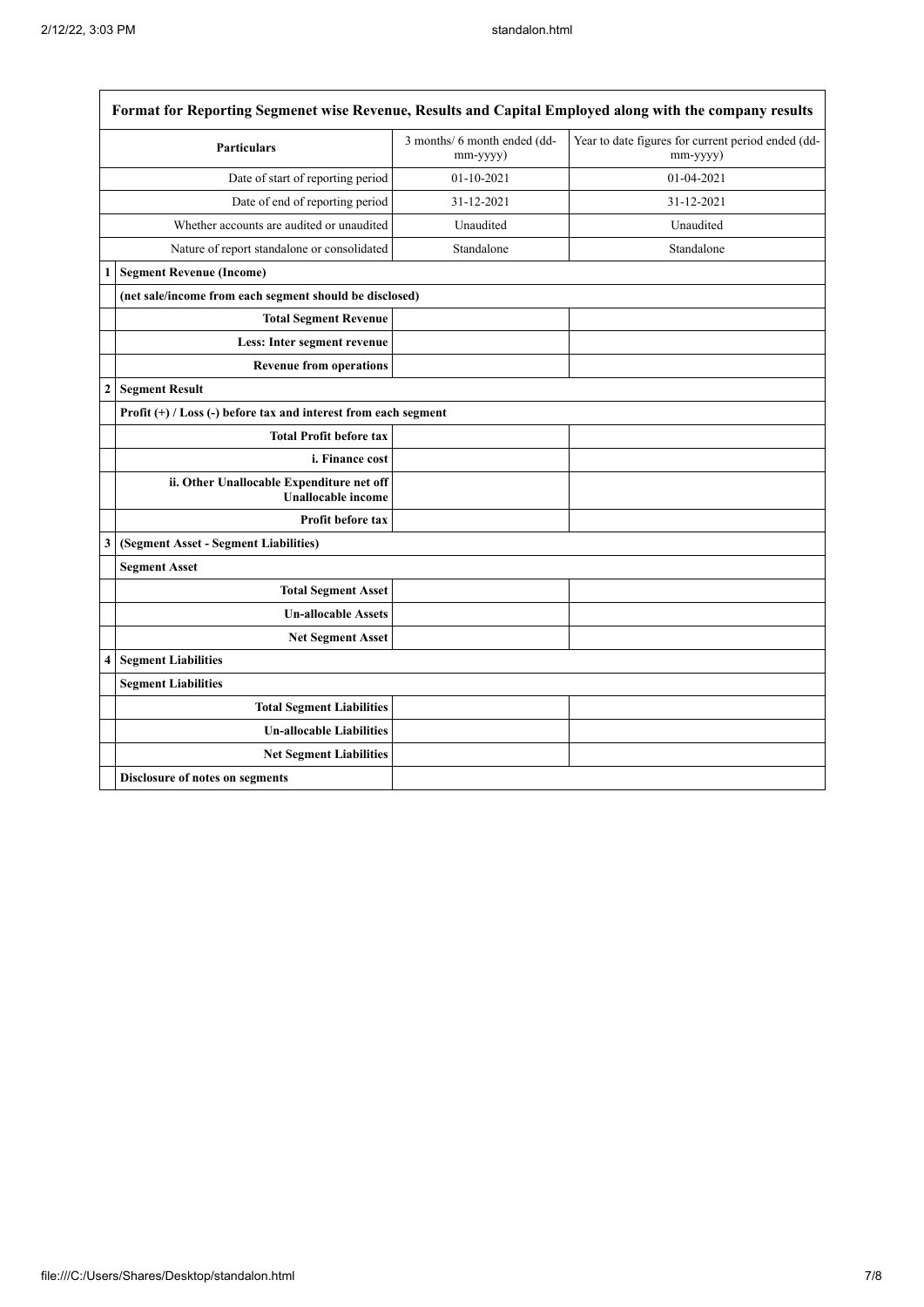2/12/22, 3:03 PM standalon.html